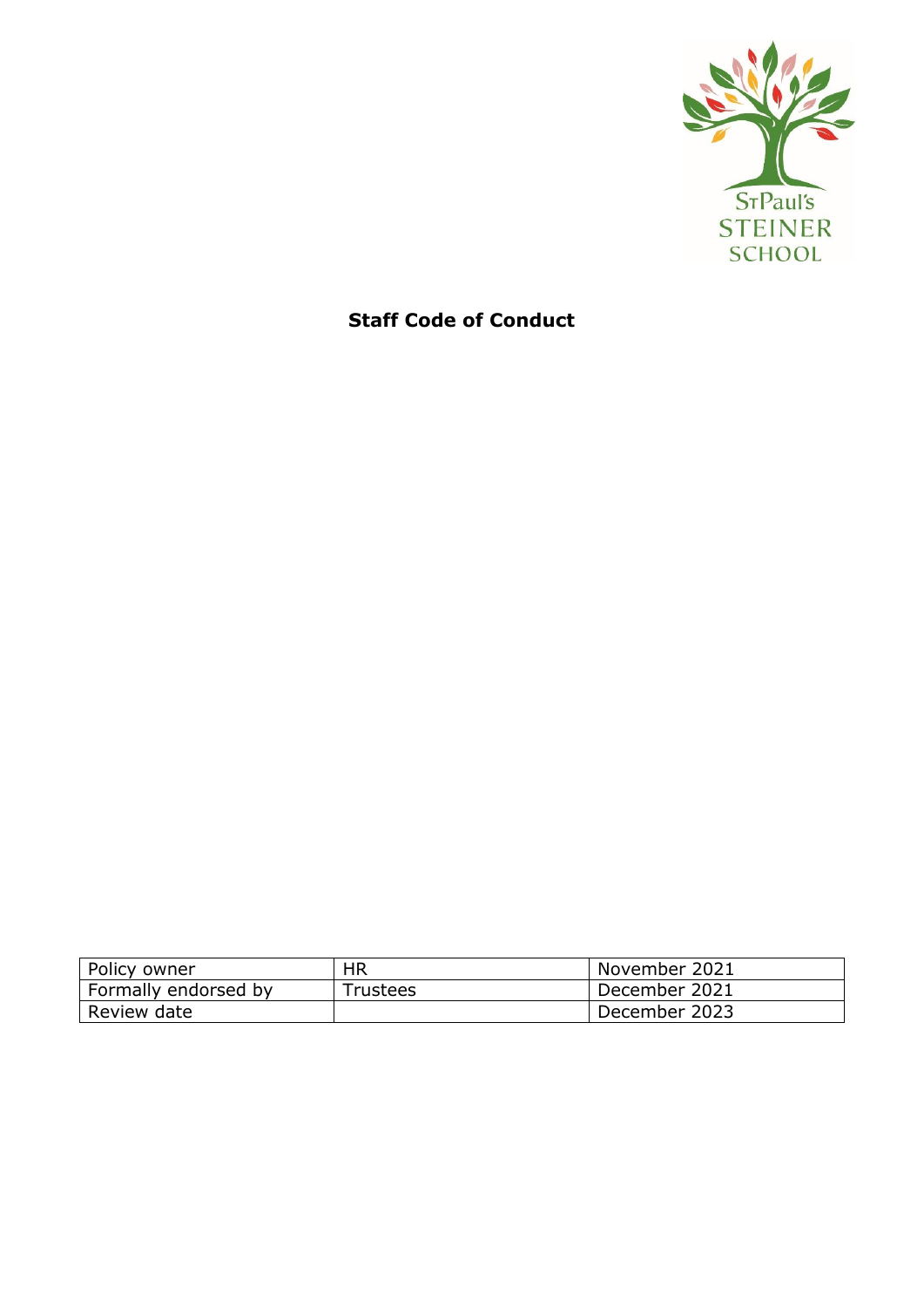## **Policy Statement**

The Code of Conduct is a statement of St Paul's Steiner School's (the "School") values and describes both the way it wishes to carry out its business and the standards of conduct it expects from its employees and others working for the School.

The code applies to all individuals operating on behalf of the School whether as an employee or working for the School in any other capacity (collectively referred to as "Staff" within this policy).

## **Policy Context**

The School aims to be an employer of choice and expects all employees to conduct themselves in a way that reflects its vision and values.

The School is committed to raising standards. By abiding by the Code of Conduct and following the School vision and values and behaving in a manner that reflects these values, the School aims to create a better place for all to work and study.

## **St Paul's Steiner school's Values**

Teachers make the education of their pupils their vocational concern, and are committed to achieving the highest possible standards in work and conduct. Teachers act with honesty and integrity; have strong subject knowledge, keep their knowledge and skills as teachers up-todate and are self-critical; forge positive professional relationships; and work with parents in the best interests of their pupils. A teacher is expected to demonstrate consistently high standards of personal and professional conduct. (SW Teacher Standards which can be found in the School's Staff Handbook)

These values guide the way Staff behave whilst at work, they guide the way we work together, how we do our jobs and how we recruit, select and develop our Staff.

The School expects you to behave in a manner that is consistent with these values and this is encouraged and reinforced through the School's performance management process for employees.

While the code sets out the standards of behaviour expected of Staff, the following questions may help you to decide whether what you are doing (or intend to do) is acceptable:

- is anyone's life, health or safety endangered by your action?
- does your action "feel" right? Could you successfully justify your action to your line manager, students, colleagues, friends or family?
- is your action legal, honest and does it comply with School's policies, statutory requirements and approved practice?
- does your action appear reasonable?
- Would you be able to justify it to the local media?
- would you be compromised if your line manager, fellow colleagues, friends or family knew your action?
- does your conduct undermine the reputation of the School and/or your profession?

This code is intended to bring your attention to key areas of conduct. However, the code is backed up by more detailed policies on Health and Safety, Equal Opportunities and Diversity,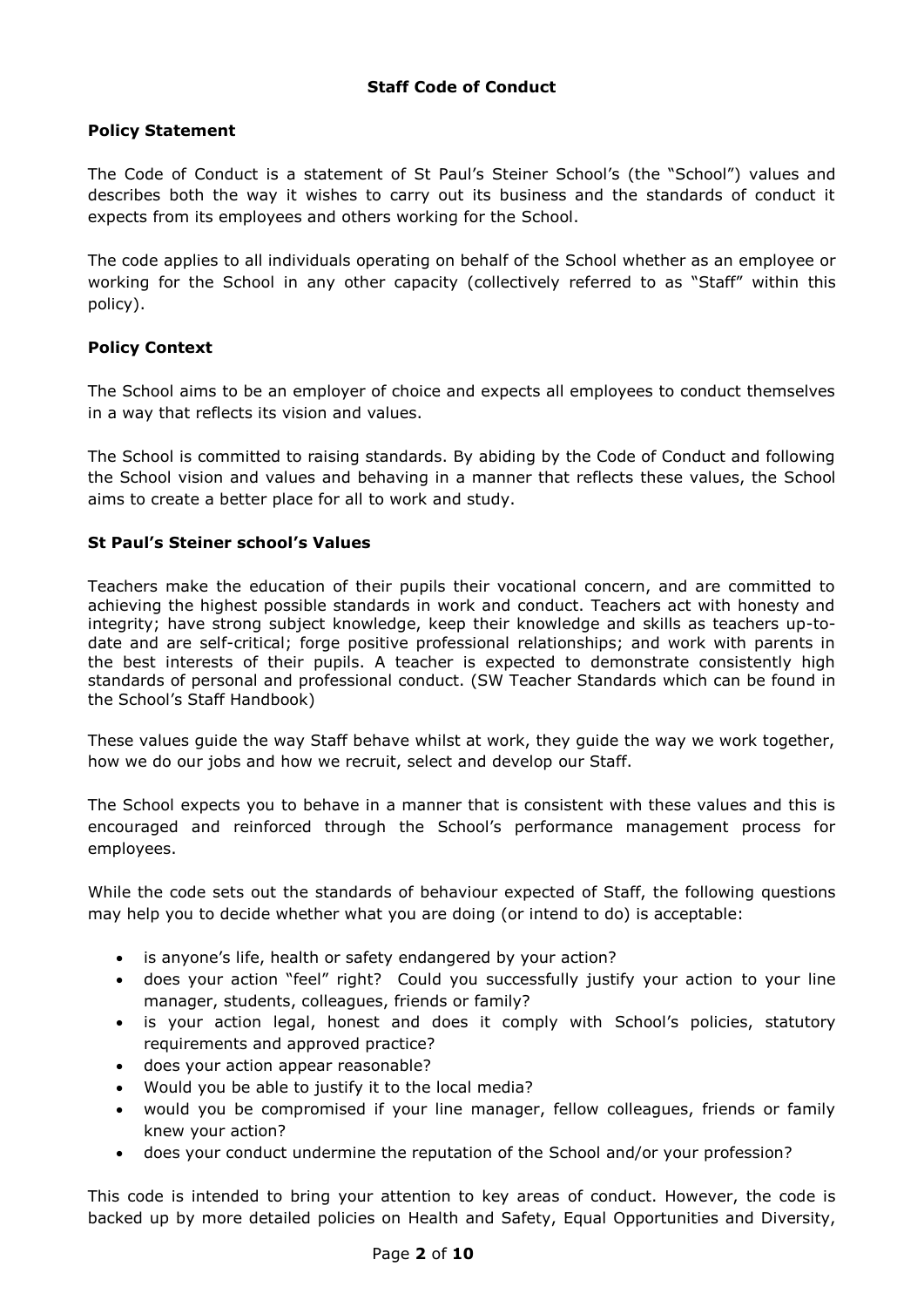Electronic Information and Communications Systems, Social Media, Safeguarding Children, Online Safety. It should also be read in conjunction with the School's Disciplinary, Grievance and Capability Policies for employees.

Many of the rules set out below may seem obvious and would apply in any type of employment; for example, the requirement to follow reasonable instructions. Others, however, are related specifically to the nature of our organisation and may only be relevant to particular groups of Staff.

By their nature, **these rules are not exhaustive** but they set out the principles to be observed which, if breached, may lead to disciplinary action against employees or other action against non-employees. From time-to-time issues may arise which are not specifically covered within this code, but which may lead to disciplinary action if your actions amount to misconduct in the case of employees or other action for non-employees.

Even though not mentioned in the rules, criminal or statutory offences committed while at work may result in disciplinary action, including summary dismissal (or other action for nonemployed staff).

The School may also be obliged to involve the police. Such offences committed away from work may be dealt with under the disciplinary procedure (employees) if they are considered relevant to the suitability for the work you are employed to do. You must notify the School immediately if you are charged or convicted of any criminal offences; or are in receipt of any indictments or police cautions; or are provisionally or permanently placed on the Children's Barred or Adults' Barred List (if applicable) administered by the DBS. Failure to do this may be taken into account in disciplinary proceedings (employees).

If you collude with anyone else in the breaking of any of these rules you may also be liable to disciplinary action or other action.

## **Rules and Standards of Behaviour**

The rules that follow set out examples of standards of behaviour expected of you. It should be noted that **this list is not exhaustive**.

Breaches of the Code of Conduct will be dealt with in accordance with the School's Disciplinary Policy and Procedure (or other action against non-employees).

The disciplinary action to be taken in any individual case will always depend on the particular facts. However, breach of any rule shown within the Code may lead to dismissal or summary dismissal (dismissal without notice for gross misconduct) dependent on the seriousness of the misconduct, or termination of your contract for non-employed staff.

## **Health and Safety**

You should always observe any School health and safety rules and guidance.

#### You should never:

- breach the School health and safety policies;
- act in a manner likely to endanger yourself, colleagues, pupils, parents, members of the public, the School's property or that of a third party;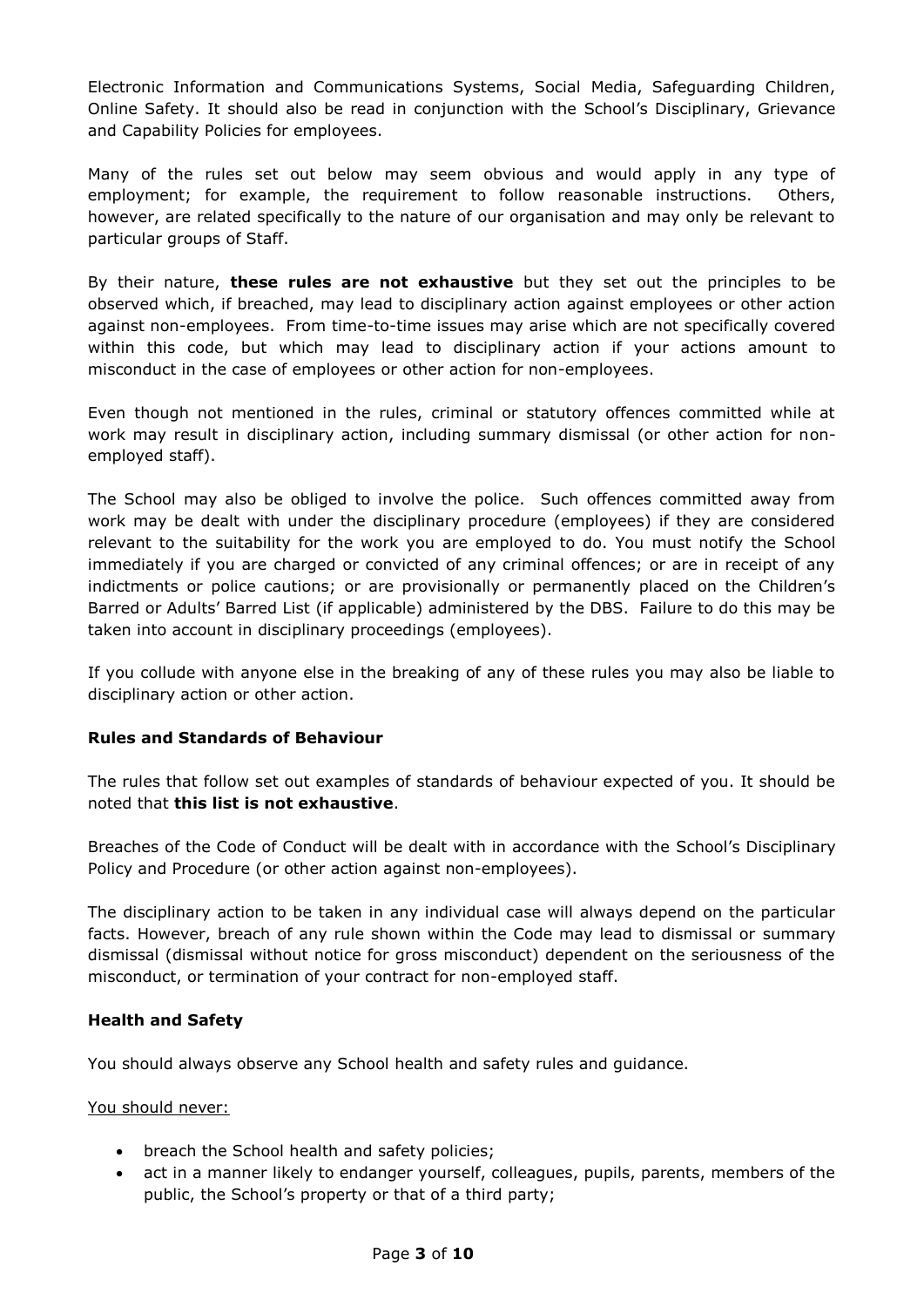- ignore anything that has the potential to cause harm. It should be immediately brought to the attention of your line manager;
- misuse any item provided for health and safety purposes;
- smoke in enclosed and substantially enclosed premises in the workplace. This includes vehicles and the student areas.

# **Drug, Alcohol and Substance Misuse.**

The School prohibits you from drinking alcohol in the workplace, during your contracted hours or during School business, other than reasonable drinking of alcohol in connection with approved social functions. The School regards drinking to an 'unreasonable level' as any of the following situations:

- in the opinion of management, your performance is impaired;
- in the opinion of management, your behaviour may cause embarrassment, distress or offence to others;
- you continue to drink when instructed to stop by a manager.

The School will take all reasonable steps to prevent Staff carrying out work-related activities if you are considered to be unfit/unsafe to undertake the work as a result of alcohol consumption or substance abuse.

The School expressly prohibits the use of any illegal drugs or any prescription drugs that have not been prescribed for the user. It is a criminal offence to be in possession of, use or distribute an illicit substance. If any such incidents take place on School premises, in School vehicles or at an School related function, they will be regarded as serious, will be investigated by the School, and may lead to disciplinary action and potential dismissal (or termination of your contract for non-employees) and possible reporting to the Police.

## Staff or any other person under the School's control must not, in connection with any workrelated activity:

- be under the influence of alcohol or drugs (except prescribed medication for you) whilst at work, during contracted hours or whilst performing any duties;
- misuse and be under the adverse influence of substances whilst at work, during contracted hours or whilst performing any duties;
- attempt to sell or give drugs or alcohol to any other employee, staff, student or other person;
- be in possession of controlled drugs contrary to the Misuse of Drugs Act 1971 (as amended);
- operate machinery under the influence of drugs or alcohol. (There may be an exception for prescription drugs, provided they do not have an impact on performance whilst operating machinery);
- fail to inform your line manager if taking Prescription drugs or over the counter medication which may affect the ability to perform duties normally;
- drive vehicles whilst on School business whilst under the influence of drugs and/or alcohol or prescribed/over the counter drugs that may have an impact on your ability to drive safely;
- fail to follow instructions in relation to health and safety procedures for use and storage of solvents.

For further information, please see the School's Substance Misuse Policy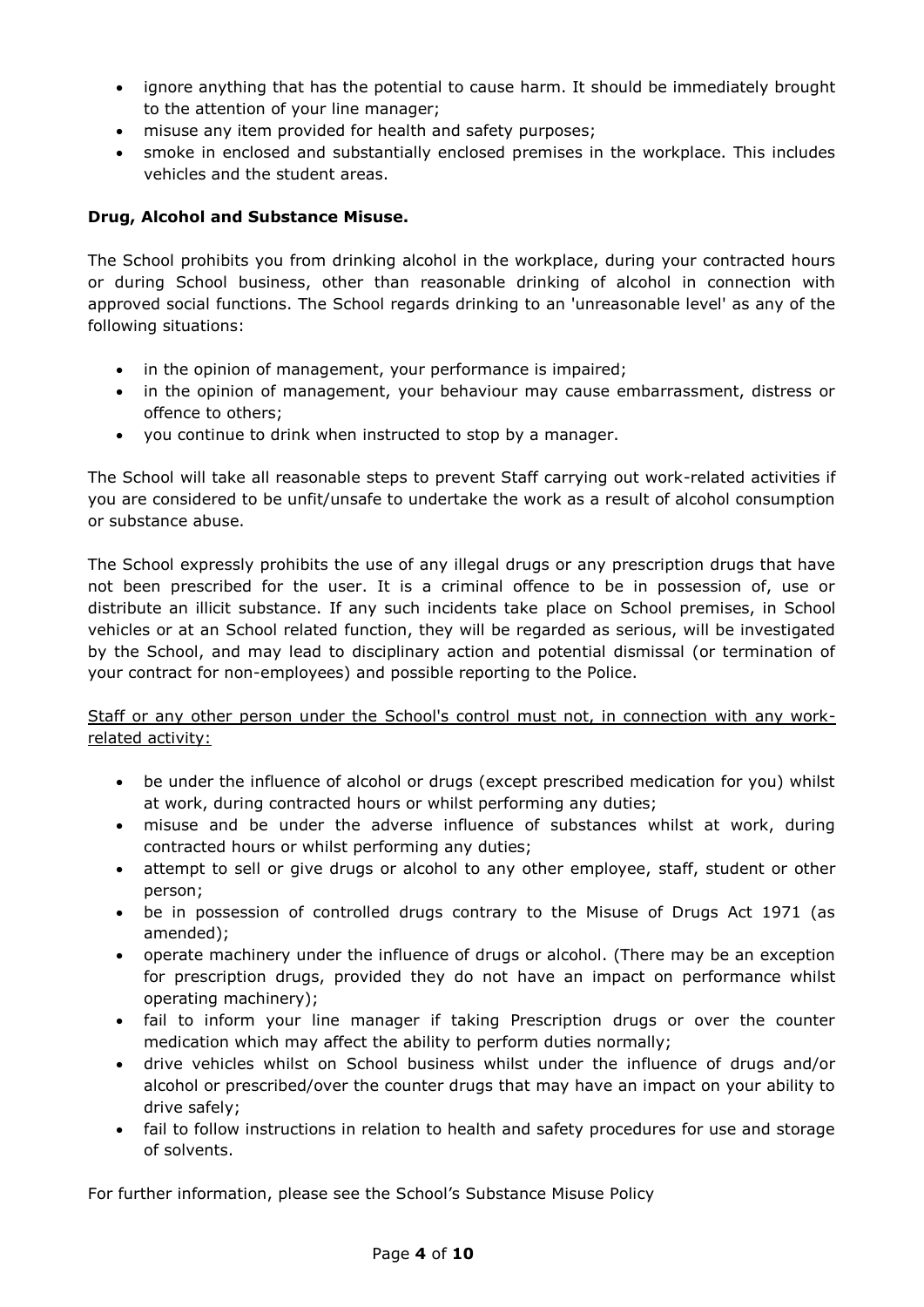## **Attendance at Work**

Employee should attend for work at all agreed times and should obtain prior authorisation for any absence.

Employees should:

- observe any designated hours of work;
- always observe the School's requirements on the notification of absence by reason of sickness. (Outlined in the School's Sickness Absence and Sick Pay Policy);
- never work elsewhere when absent from the School without line manager's authorisation. Examples of absence include sickness, suspension and leave related to work and families;
- comply with the School's leave policies (including Additional Paid and Unpaid Leave, Annual Leave, Maternity Leave, Paternity Leave, Shared Parental, Parental, Time off for Dependents etc.).:
- never leave work during designated/ agreed working hours without permission.

## **Professional Conduct**

The School expects all Staff to behave in a professional manner at all times; to be honest, act with, integrity and give respect and consideration to others and to comply with professional codes of practice.

#### Staff should always:

- be honest,
- follow all reasonable and lawful instructions:
- conduct themselves in a manner that does not bring the School's name into disrepute;
- act in a manner that is not abusive towards another person, this includes indirect abuse for example where abusive comments are made to others out of the hearing of the target;
- treat everyone with respect and not undermine them, bully or harass them or act towards them in a manner which is discriminatory;
- adhere to professional requirements to attend relevant training and submit monitoring information in relation to employees and students where relevant;
- advise your line manager if your professional status has been removed by the professional body or you are subject to any disciplinary investigation and/or disciplinary action by the professional body;
- take reasonable care of students under your supervision and follow the required School guidelines and safeguarding policies;
- comply with all relevant statutory provisions;
- cooperate with management in complying with the School's policies and procedures to the extent they apply to your position;
- comply with the requirements of statutory bodies relating to the examination, assessment and evaluation of student achievement and attainment;
- comply with the Codes of Conduct of professional bodies to which you may belong;
- not bring members of your family, dependants or other visitors onto School premises whilst conducting normal working duties without prior permission

And must not: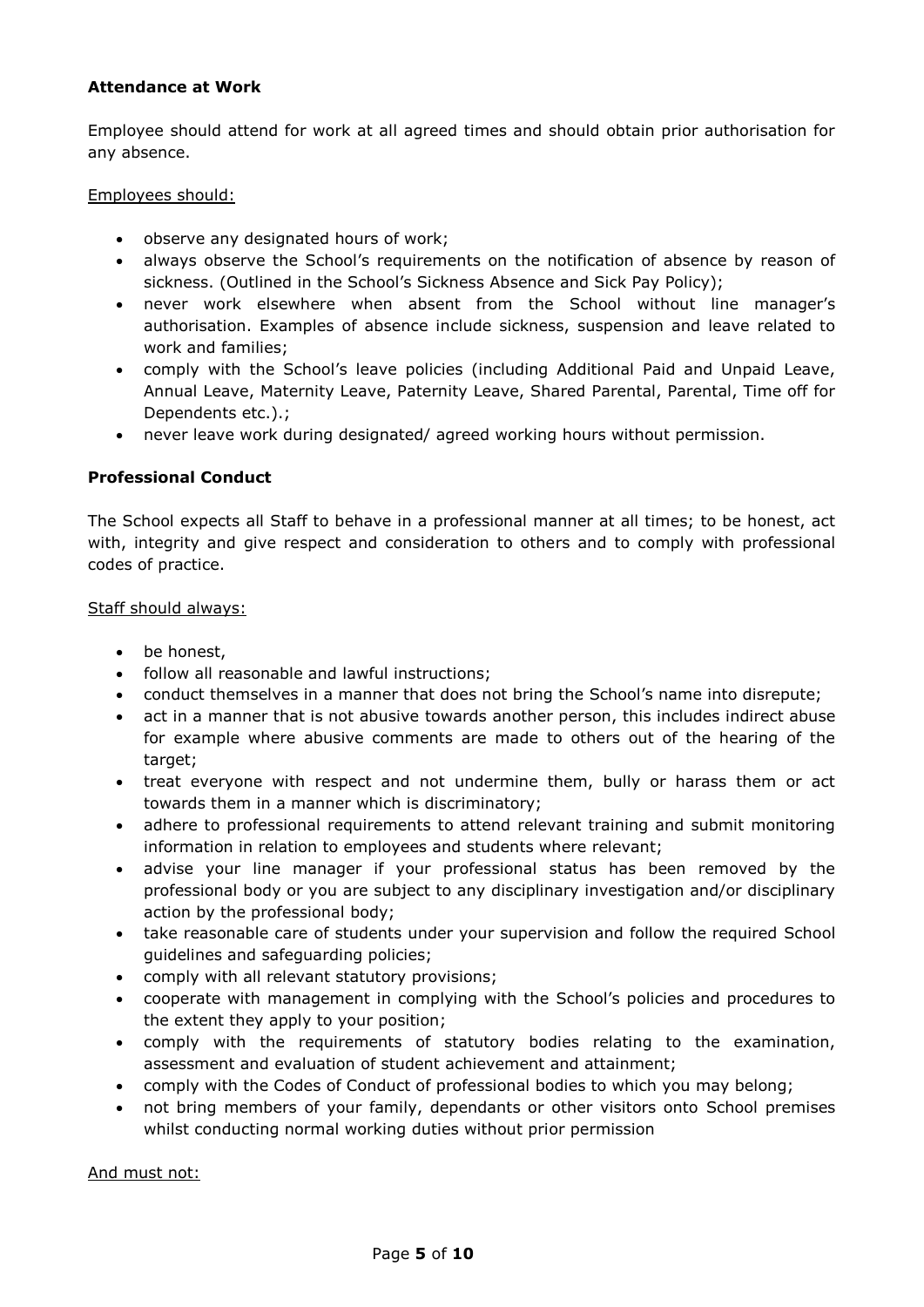- post, distribute or display inappropriate literature at any of the School's premises or other premises whilst on School business;
- behave in a violent manner or threaten violence towards another person;
- use social media in such a manner that may bring the reputation of the School or the employee themselves into disrepute;
- make false allegations against another person or the School;
- behave in an insubordinate or inappropriate manner;
- behave in a persistent careless and/or negligent manner;
- behave in a manner that is likely to disrupt working relationships.

## **Safeguarding Children**

All employees, workers, learners and volunteers and anyone operating on behalf of the School or visiting the School have the right to feel safe on our premises or while carrying out activities in relation to the School. No one should be hurt or abuse anyone in any way.

#### Staff must always:

- respect other people's right to safety;
- not hurt or abuse others; and not threaten to hurt or abuse them;
- comply with the School pre- and post-employment vetting procedures;
- advise your line manager if you are under investigation by the Police or other authority in connection with allegations of abuse;
- advise the nominated officer if you are aware or have any suspicions that anyone is abusing another person;
- comply with School's procedure on Safeguarding Children.

## **Relationships with Students**

## Staff must at all times:

- maintain professional boundaries with students appropriate to their position and must always consider whether their actions are warranted, proportionate, safe and applied equitably;
- act in an open and transparent way that would not lead any reasonable person to question their actions or intent;
- think carefully about their conduct so that misinterpretations are minimised;
- be mindful of section 16 of The Sexual Offences Act 2003.

## Staff must never:

- establish or seek to establish social contact with students for the purpose of securing a friendship or to pursue or strengthen a relationship. If a young person seeks to establish social contact you should exercise your professional judgement in making a response and be aware that such social contact could be misconstrued;
- develop personal or sexual relationships with students and should not engage in any sexual activity with a student;
- make sexual remarks to a student, discuss your own sexual relationships with, or in the presence of students or discuss a pupil's sexual relationships in an inappropriate setting or context.

Contact with students should be through the School's authorised mechanisms Google Classroom when appropriate. Personal phone numbers, email addresses or communication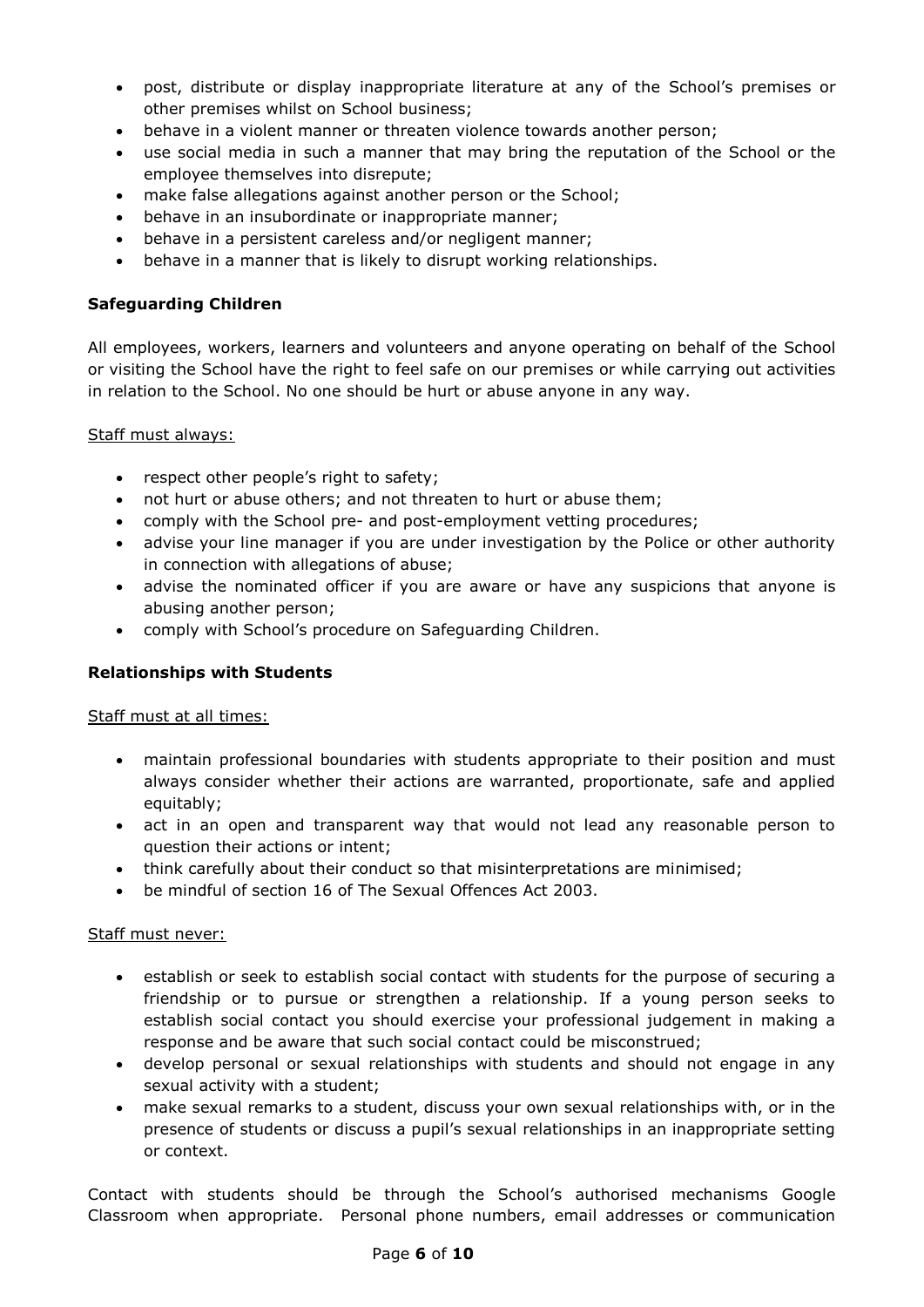routes via all social media platforms should not be used and you should not share your home address with students. If contacted via an inappropriate route you must inform the Principal immediately.

You must not accept friend invitations or become friends with any student of the School on any social media platform. You should also refrain from following any student on Twitter, Instagram or other similar social media accounts of students or their parents.

## **Low-level concerns**

In line with Section Two of Part Four of Keeping Children Safe in Education, we recognise the importance of creating a culture of openness, trust and transparency to encourage all staff to share low-level concerns with the right person so that they can be addressed appropriately. The purpose of our approach to low-level concerns is to ensure that our values are constantly lived, monitored and reinforced by staff.

The term 'low-level' concern does not mean that the concern is insignificant, it means that a staff member, supply teacher or volunteer does not seem to have:

- behaved in a way that has harmed a child, or may have harmed a child
- possibly committed a criminal offence against or related to a child
- behaved towards a child or children in a way that indicates he or she may pose a risk of harm to children; or
- behaved or may have behaved in a way that indicates they may not be suitable to work with children

A low-level concern covers any concern no matter how small, even if it is no more than causing a sense of unease or a 'nagging doubt' - that an adult working in or on behalf of the school or college may have acted in a way that:

- is inconsistent with the staff code of conduct, including inappropriate conduct outside of work and;
- does not meet the allegations threshold or is otherwise not considered serious enough to consider a referral to the LADO.

Examples of such behaviour could include, but are not limited to:

- being over friendly with children
- having favourites
- taking photographs of children on a personal mobile phone without prior permission and agreement
- engaging with a child on a one-to-one basis in a secluded area or behind a closed door
- using inappropriate sexualised, intimidating or offensive language.

Such behaviour can exist on a spectrum.

Low-level concerns about a member of staff, supply staff, volunteer or contractor should be reported to the Principal Any concerns about the headteacher should be reported to the Chair of Trustees.

All low-level concerns will be recorded in writing. Each record will include details of the concern, the context in which the concern arose, and action taken. Records will be kept confidential, held securely and comply with the Data Protection Act 2018 and the UK General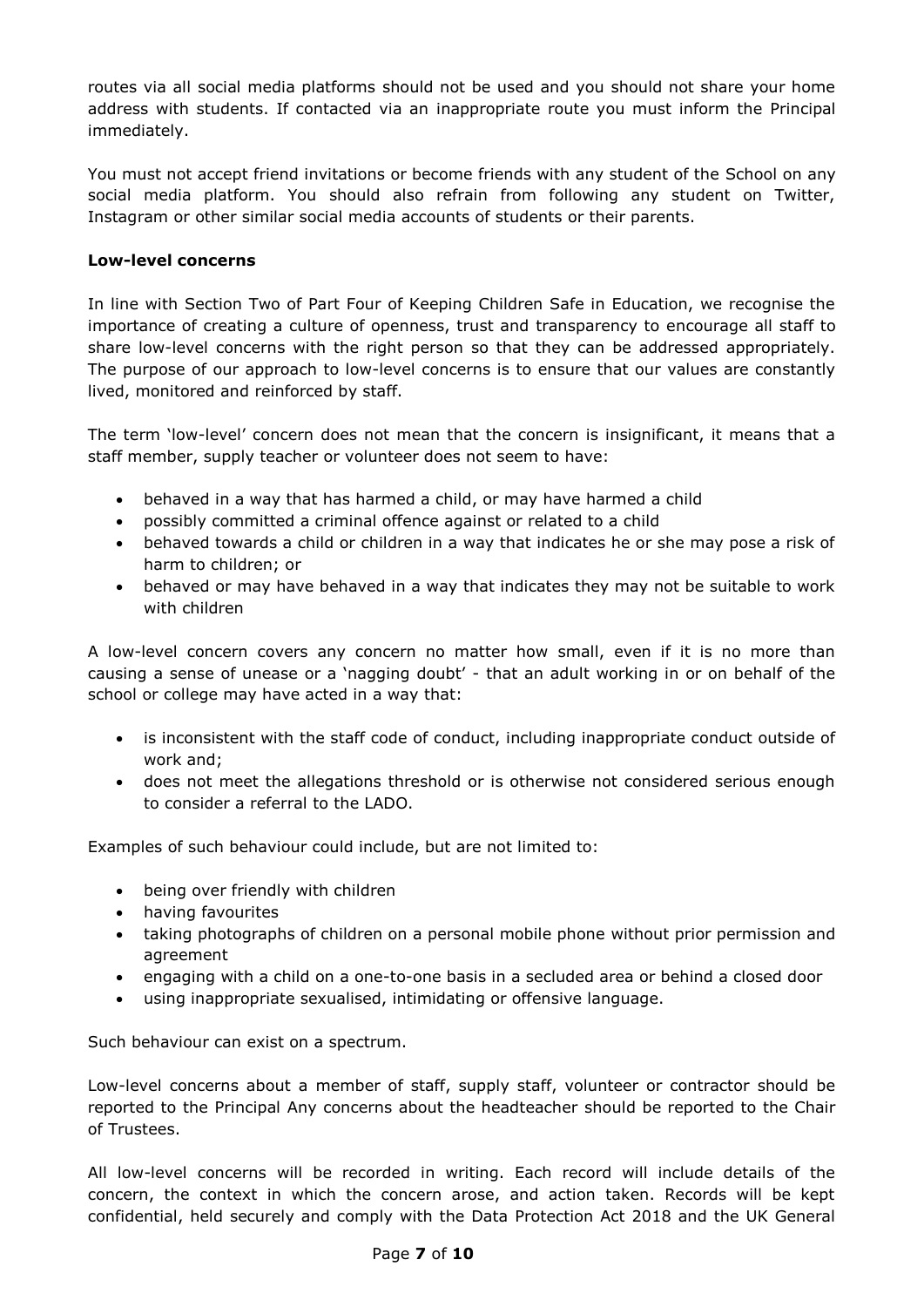Data Protection Regulation. Records will be reviewed so that potential patterns of concerning, problematic or inappropriate behaviour can be identified. Where a pattern of such behaviour is identified, we will decide on a course of action, either through our disciplinary procedures or by referring to the LADO, where a pattern of behaviour moves from a concern to meeting the harms threshold.

# **Communication and Confidentiality**

Confidentiality should be maintained in accordance with statutory and School regulations and procedures in all forms of communication.

## You should:

- always comply with the School's Data Protection and Freedom of Information policies and procedures with regard to the retention, disposal security and disclosure of personal data;
- never disclose confidential information to any other person or party without consent (unless specifically required to do so by law);
- never search confidential files to which access has not been granted.

# **Regulatory issues and Use and Security of Resources**

You are expected to act with honesty and integrity to safeguard the stewardship of resources for which the School is responsible. You should always comply with regulations that are applicable to the School and its business.

#### You should always:

- ensure that you comply with the rules and principles of any regulatory bodies and/or relevant statute applicable to the duties you perform;
- comply with the School's financial regulations;
- ensure that you never allow yourself to be influenced in making a decision as a consequence of accepting gifts or hospitality as detailed in the Financial Regulations.
- ensure that you count promptly and accurately for all monies handled in the performance of your duties. If you discover any discrepancy or loss, you must declare it to your line manager without delay. Note: Any attempt to conceal any discrepancy will only heighten the suspicion of dishonesty later. The School may report any such losses and thefts to the Police;
- declare any conviction for a criminal offence or caution in relation to an offence (except those which are "protected" as defined in the Rehabilitation of Offenders Act 1974 (Exceptions) Order 1975 (Amendment) (England and Wales) Order 2013 and 2020).

## Staff should:

- never wilfully damage or abuse the property of students, fellow workers or the School, or the property of outside agencies whilst conducting School business;
- never access, view or distribute material of a pornographic nature;
- never make a financial claim in connection with work or services that have not been undertaken in connection with authorised School business;
- never remove any School property from the School's premises unless approved by your manager;
- never remove, or be in unauthorised possession of, any property or facilities belonging to the School or to any employee, student or visitor to the School;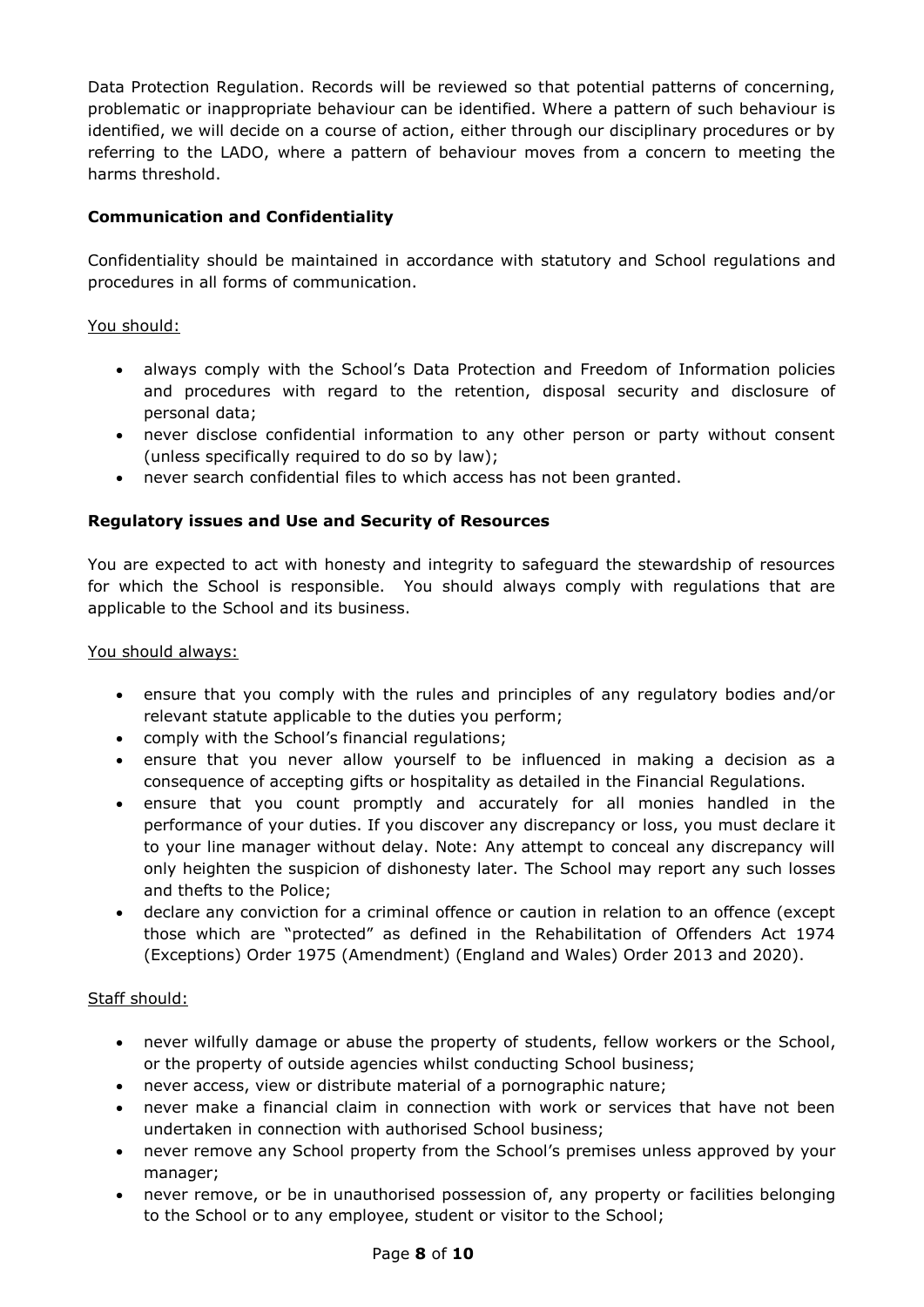- always use School systems (e.g. computers, internet) in accordance with the School's Electronic Information and Communications Systems and the Social Media Policy for Staff;
- take all reasonable measures to ensure, so far as it is practical, the safety and security of School property, including premises, vehicles, equipment and cash.

#### **Equality and Diversity**

The School seeks to achieve an environment in which all are included and in which discrimination is not tolerated. The School is committed to promoting equality of opportunity regardless of sex, gender reassignment, race, disability, religion or belief, sexual orientation, pregnancy or maternity, marital or civil partner status or age. Everyone should be treated with respect and dignity and establish a culture where diversity is valued.

#### You should always:

observe the School's Equal Opportunities and Diversity Policy.

# **Gaining Employment/Promotion/Transfer**

Employees or potential employees must comply with the School's recruitment and Selection procedures.

#### When applying for a job/transfer/promotion, employees should not:

- make false statements to the School or withhold relevant information. Any breach could result in disciplinary which may be taken against an employee at any time and also the removal of the offer of employment.
- fail to comply with School's recruitment and selection policies and procedures.

## **Employment of Family**

The School does not believe it is good practice, either for the individuals or the School, for close relatives to be employed in the same Department, particularly where one reports to the other.

Relationships covered by the term 'relative' include immediate family, i.e. spouse, partner, civil partner, parents, children, siblings, in-laws, uncles, aunts, nieces and nephews.

It is possible for relatives to be appointed within the same Department but this should be discussed fully with the School before action is taken, and should only be in cases where there will be no direct working relationship between the individuals.

#### Employees should not:

- be involved in the selection process where you are related in any way to an applicant or have a personal relationship outside work with them;
- be involved in decisions relating to discipline, promotion, pay or adjustments for any employee who is a relative, partner or close friend.

## **Conflicts of Interest**